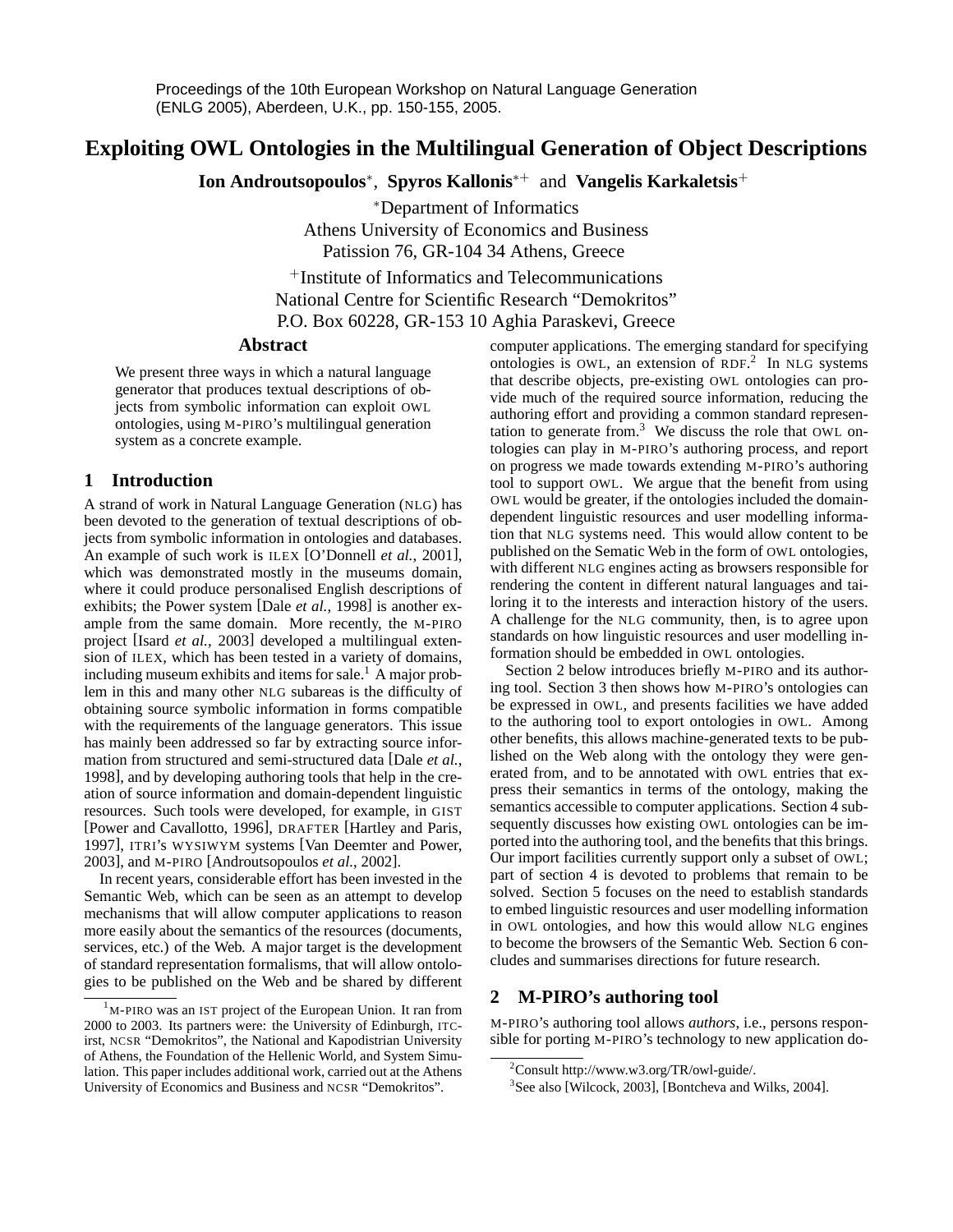

Figure 1: An M-PIRO ontology and a clause plan.

mains, to modify the domain-dependent resources: the ontology, some language resources, and the end-user stereotypes.

M-PIRO generates texts from an ontology that provides information on the *entities* of a domain (e.g., the statues and artists in a museum), the *relationships* between the entities (e.g., the association of statues with their artists), and the entities' *attributes* (e.g., their names or dimensions). Entities are not necessarily physical objects; they may be abstract concepts (e.g, historical periods). They are organized in a taxonomy of *entity types*, as illustrated in Figure 1, where 'exhibit' and 'historical-period' are *basic entity types*, i.e., they have no super-types. The 'exhibit' type is further subdivided into 'coin', 'statue', and 'vessel'. The latter has the sub-types 'amphora', 'kylix', and 'lekythos'. Each entity belongs to a particular type; e.g., 'exhibit22' belongs to 'kylix', and is, therefore, also a 'vessel' and an 'exhibit'. For simplicity, M-PIRO adopts single inheritance, i.e., a type may not have more than one parents, and an entity may not belong to more than one types.<sup>4</sup> This introduces some problems when importing OWL ontologies; related discussion follows.

Relationships are expressed using *fields*. It is possible to introduce new fields at any entity type, which then become available at all the entities of that type and its subtypes. In Figure 1, the fields 'painting-technique-used', 'paintedby', and 'potter-is' are introduced at the type 'vessel'. (The top right panel shows the fields of the type selected in the left panel.) Hence, all entities of type 'vessel' and its subtypes, i.e., 'amphora', 'kylix', and 'lekythos', carry these fields. Furthermore, entities of type 'vessel' inherit the fields 'creation-period', 'current-location', etc., up to 'references', which are introduced at the 'exhibit' type. (The 'images' field is used to associate images with entities.) The *fillers* of each field, i.e., the possible values, must be entities of a particular type. In Figure 1, the fillers of 'potter-is' are of type 'potter'; hence, the entities 'sotades' and 'aristos' are the only possible values. To represent that a particular 'vessel' entity was cre-



Figure 2: Source information and the resulting English text.

ated during the classical period by 'aristos', one would fill in that entity's 'creation-period' with 'classical-period', and its 'potter-is' with 'aristos'. Figure 2 shows the fields of entity 'exhibit22', and the resulting English description. M-PIRO supports English, Greek, and Italian; descriptions can be generated in all three languages from the same ontology.

The 'Many' column in Figure 1 is used to mark fields whose values are *sets* of fillers of the specified type. In the 'made-of' field, this allows the value to be a set of materials (e.g., gold and silver). It is, thus, possible to represent manyto-one (e.g., only one material per exhibit) and many-to-many relationships (many materials per exhibit), but not one-to-one relationships (e.g., a unique social security code per person). OWL, in contrast, supports one-to-one relationships.

Fields are also used to represent *attributes* of entities (e.g., their names or dimensions). Several built-in data-types are available ('string', 'number', 'date', etc.), and they are used to specify the possible values of attribute-denoting fields. The 'Many' column also applies to attributes. In Figure 1, the values of 'references' and 'exhibit-purpose' are strings. The two fields are intended to hold canned texts containing bibliographic references and descriptions of what a particular exhibit was used for; e.g., "This statue honours the memory of Kroissos, a young man who died in battle". Information can be stored as canned text in string-valued fields when it is difficult to represent in symbolic form. The drawback is that canned texts have to be entered in all three languages.

The authoring tool also allows the authors to specify *user types*, i.e., types of end-users the texts are intended for (e.g., 'average-adult', 'child'), and *stereotypes*. The latter assign, for each user type, values to parameters that control, for example, the length of the texts, or the extent to which aggregating clauses to form longer sentences is allowed. The stereotypes also specify how interesting each field is for each user type; this allows the system to tailor the content of the descriptions to the users' interests. M-PIRO employs additional *personal user models*, where it stores the interaction history of each particular end-user, allowing, for example, the system

<sup>4</sup>M-PIRO's core language generator actually supports some forms of multiple inheritance, but the authoring tool does not.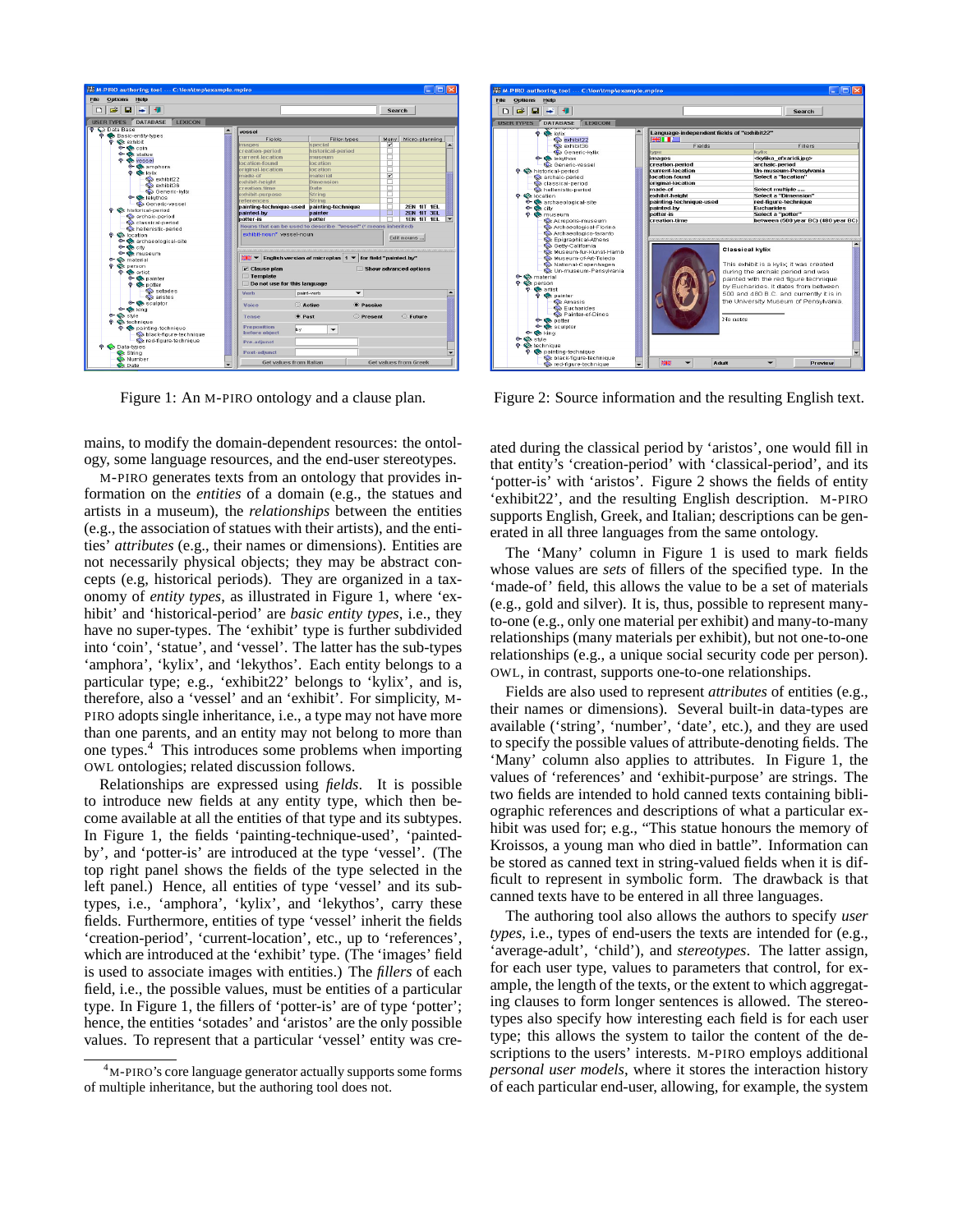to generate comparisons to previously seen objects.

M-PIRO uses systemic grammars, one for each language, to convert sentence specifications to surface text. The grammars can be used in a variety of object description applications without modifications, and, hence, can be treated as domainindependent for M-PIRO's purposes. However, a part of the lexicon that the grammars employ, known as the *domaindependent lexicon*, has to be filled in by the authors when the system is ported to a new application. The domain-dependent lexicon contains entries for nouns and verbs; when moving to a new application, it is initially empty. The authors enter the base forms of the nouns and verbs they wish the system to use, and there are facilities to generate the other forms automatically. Noun entries are linked to entity types, to allow, for example, the system to generate referring noun phrases; in Figure 1, the entity type 'vessel' is associated with the lexicon entry 'vessel-noun' (see the area next to 'Edit nouns'). The entries are trilingual; e.g., 'vessel-noun' contains the nouns "vessel", " $\alpha \gamma \gamma \epsilon \ell \omega$ ", and "vaso" of the three languages.

For each field and each language, the authors have to provide at least one *micro-plan*, that specifies how the field can be expressed as a clause in that language. Following ILEX, M-PIRO's primary form of micro-plans are *clause plans*, where the author specifies the clause to be generated in abstract terms, by selecting the verb to be used (from the domain-dependent lexicon), the voice and tense of the resulting clause, etc. As with nouns, verb-entries are trilingual; e.g., the 'paint-verb' entry of the clause plan of Figure 1 contains the base verb forms "paint", " $\zeta \omega \gamma \rho \alpha \phi \ell \zeta \omega$ ", and "dipingere". By default, the entity that carries the field becomes the subject of the resulting clause, and the filler of the field the object. The clause plan of Figure 1 leads to clauses like "This vessel was painted by Eucharides". Appropriate referring expressions, e.g., "Eucharides", "a painter", "him", are generated automatically. Alternatively, micro-plans can be specified as simplistic *templates*, i.e., sequences of canned strings and automatically generated referring expressions; see [Androutsopoulos *et al.*, 2002] for details.

Unlike ILEX, M-PIRO allows multiple micro-plans to be specified per field, and this allows greater variety in the generated texts. Furthermore, the user stereotypes can be used to indicate that particular micro-plans are more appropriate to particular user types, and this allows the system to tailor the expressions it produces. When planning the text, M-PIRO attempts to place clauses that convey more interesting fields towards the beginning of the text. It is also possible for the authors to specify particular orderings; otherwise, M-PIRO's text planner is domain-independent.

# **3 Exporting M-PIRO ontologies to OWL**

M-PIRO's ontological assumptions are very similar to those of OWL. As with M-PIRO, OWL assumes there are entity types, called *classes*, and entities, called *individuals*. M-PIRO's fields correspond to OWL's *properties*. Relationships between entities are expressed by defining *object properties*, that map entities to other entities, while attributes of entities are expressed via *datatype properties*, that map entities to literals of specific datatypes. It is, thus, relatively straightforward to export an M-PIRO ontology to OWL, as sketched below. There are actually three different versions of OWL, called OWL LITE, OWL DL, and OWL FULL, with increasing sophistication. The mapping from M-PIRO's ontologies to OWL produces ontologies in OWL LITE, which can be thought of as a subset of OWL DL and OWL FULL.

When exporting M-PIRO ontologies to OWL, entity types give rise to class definitions; e.g., the 'vessel' entity type of Figure 1 leads to the following OWL class:

<owl:Class rdf:ID="Vessel"> <rdfs:subClassOf>

```
<owl:Class rdf:about="#Exhibit" />
</rdfs:subClassOf>
```
</owl:Class>

Fields are exported as OWL properties; e.g., the 'paintedby' field of Figure 1 leads to the following object property that associates vessels with painters:

```
<owl:ObjectProperty rdf:ID="painted-by">
 <rdfs:domain rdf:resource="#Vessel" />
 <rdfs:range rdf:resource="#Painter" />
</owl:ObjectProperty>
```
The 'exhibit-purpose' field of Figure 1 leads to the following datatype property, that associates exhibits with strings:

```
<owl:DatatypeProperty rdf:ID="exhibit-purpose">
<rdfs:domain rdf:resource="#Exhibit" />
 <rdfs:range rdf:resource=
  "http://www.w3.org/2001/XMLSchema#string" />
</owl:DatatypeProperty>
```
Entities map to OWL individuals, as with statue 'exhibit42' below. String-valued fields, like 'exhibit-purpose', lead to properties with separate values per language.

```
<Statue rdf:ID="exhibit42">
```
<current-location rdf:resource="#acropolis-museum" /> <creation-period rdf:resource="#archaic-period" /> <exhibit-purpose xml:lang="EN">This statue honours the memory of Kroissos, a... </exhibit-purpose> <exhibit-purpose xml:lang="IT">Questa...</exhibit-purpose> <exhibit-purpose xml:lang="GRC">...</exhibit-purpose> ...

#### </Statue>

One problem we have encountered is that OWL provides no mechanism to specify default values of properties. In M-PIRO, it is possible to introduce a *generic entity* per entity type, and the values of its fields are used as default values of all the entities in that type. For example, one could specify that kouroi, a kind of statue, were made in the archaic period, by introducing a 'generic-kouros' entity, similar to the 'generic-kylix' of Figure 1, and filling its 'creation-period' with 'archaic-period'. This would save us from having to specify the creation period of each individual kouros; their 'creation-period' fields would be left empty. It is also possible to override default information: to specify that a particular kouros was created during the classical period, perhaps the art of an eccentric classical sculptor, one would fill its 'creationperiod' with 'classical-period', and this would licence texts like "Kouroi were created during the archaic period. However, this kouros was created during the classical period". We export generic entities as ordinary OWL individuals, but use a special prefix in their identifiers, which allows M-PIRO's system to assign them special status when reloading the ontology. Another system, however, that relies only on OWL's official semantics would have no way to realize that such individuals should be assigned special status.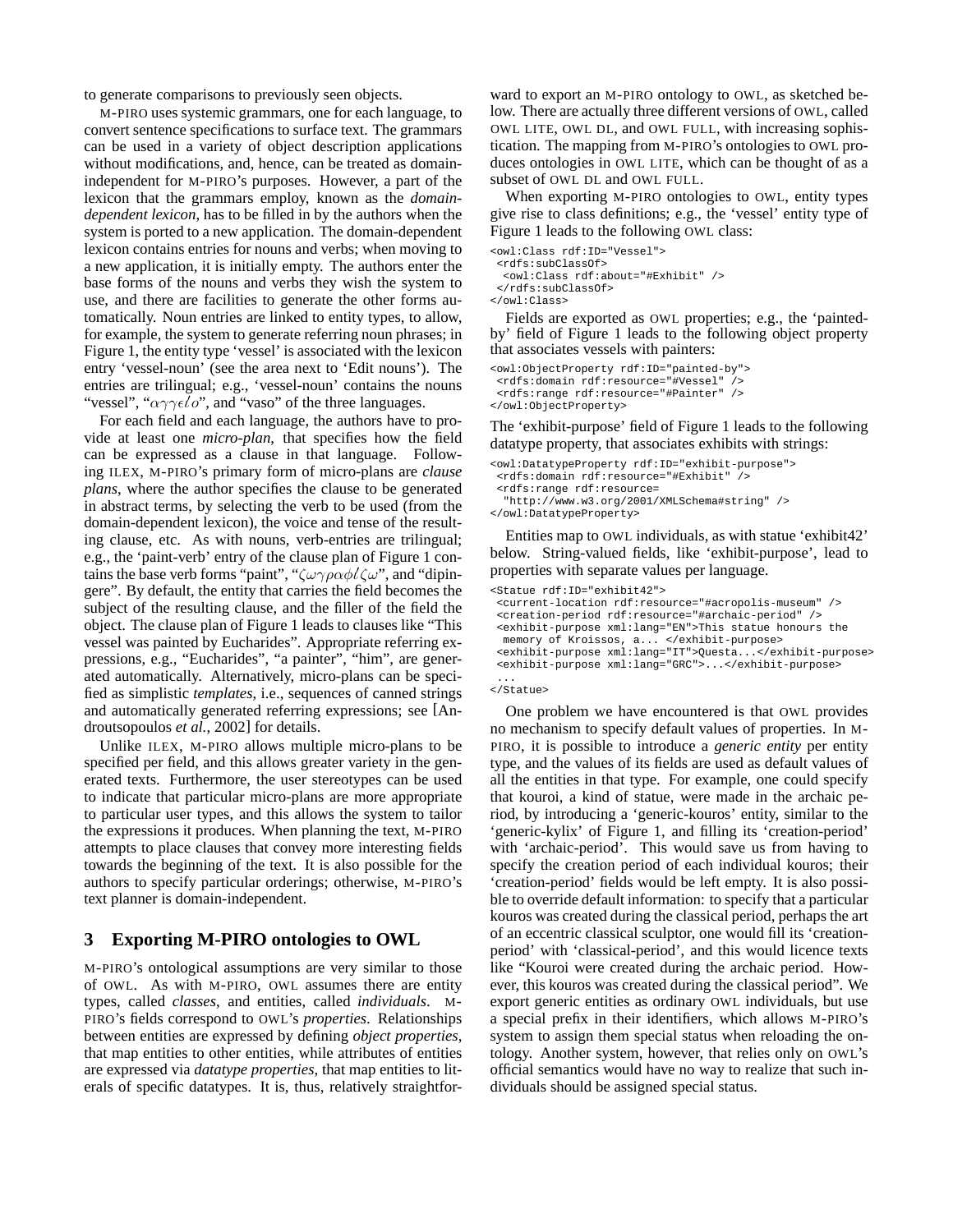A second problem is that some of M-PIRO's datatypes (e.g., dates) do not correspond exactly to OWL's recommended datatypes. We have defined new datatypes in OWL, using XML SCHEMA, that correspond exactly to M-PIRO's datatypes, and we currently use those in the exported ontologies instead of the recommended OWL datatypes. We hope to modify M-PIRO's datatypes to correspond exactly to the recommended ones in future versions of M-PIRO's system.

The mapping from M-PIRO ontologies to OWL that we sketched above has been fully implemented, and it now allows the authoring tool to export its ontologies in OWL. Apart from allowing other systems to reuse M-PIRO's ontologies, the mapping also opens up the possibility of generating object descriptions in both human-readable and machine readable forms. Every natural language description that M-PIRO produces can in principle also be rendered in a machine-readable form consisting of OWL individuals, this time using the mapping to translate into OWL the parts of the ontology that the system has decided to convey. For example, the English description of Figure 2 can be rendered in OWL as:

```
<Kylix rdf:ID="exhibit22">
 <creation-period rdf:resource="#archaic-period />
 <painting-technique-used
 rdf:resource="#red-figure-technique />
 <painted-by rdf:resource="#eucharides />
 ...
</Kylix>
```
M-PIRO's generator might have also included in the resulting text information deriving from the fields of the painter, e.g., the city the painter was born in, or other entities mentioned in the text. In that case, the OWL rendering of the description's content would include additional individuals, such as:

```
<Painter rdf:ID="eucharides">
 <painter-city rdf:resource="#athens" />
 ...
```
</Painter>

In the machine-readable forms of the descriptions, the OWL individuals would include only properties corresponding to fields the generator has decided to convey, unlike when exporting the full ontology. That is, the OWL individuals may not include properties corresponding to fields deemed uninteresting for the particular end-user, or fields that have already been conveyed; e.g., the painter's city may have already been conveyed when describing another work of the same artist.

It is thus possible to annotate the generated texts with OWL individuals representing their semantics. This would allow computer applications (e.g., Web agents visiting the site of a retailer that generates product descriptions using M-PIRO's technology) to reason about the semantics of the texts (e.g, locate items of interest). Alternatively, it is possible to define user types for both human users (e.g., 'expert', 'averageadult') and artificial agents acting for users of different interests and expertise (e.g., 'agent-expert', 'agent-averageadult'), and produce human-readable or machine-readable descriptions depending on the user type (in M-PIRO's demonstrators, there is a login stage where visitors select their types). The OWL ontology without its individuals (classes and properties only) can also be published on the Web to help the agents' developers figure out the structure and semantics of the OWL individuals their agents may encounter.

# **4 Importing OWL ontologies**

When porting M-PIRO's system to a new domain, much of the authoring effort is devoted to defining entity types, and the fields that express attributes and relationships. This is a time-consuming process, partly because the ontology often has to be reshaped as more experience about the domain is gained. If a well-thought OWL ontology about the domain already exists, as will be the case with the gradual expansion of the Semantic Web, the authoring can be accelerated by importing the existing ontology into the authoring tool. Thereafter, the authors can focus on adding the necessary domaindependent linguistic resources (micro-plans, lexicon entries, etc.), setting up the user stereotypes, and populating the ontology with entities that were not already present in the imported one. For the latter, we have developed software that allows the authoring tool to construct entities automatically from data in relational databases via ODBC; the authors only need to establish a mapping between the fields of the entity types and the attributes of the database's relations.

As already mentioned, there are three versions of OWL (OWL LITE, OWL DL, OWL FULL) with increasing sophistication. The mapping from M-PIRO's ontologies to OWL of the previous section uses only a subset of OWL LITE. Hence, importing an arbitrary OWL ontology, as opposed to an OWL ontology exported by the authoring tool, is not simply a matter of following the inverse mapping of the previous section. Below we highlight the problems that arise when importing arbitrary OWL LITE ontologies, to offer a taste of the work that remains to be carried out to make M-PIRO's system fully compatible with OWL LITE. We also point to some additional problems that arise when one moves on to OWL DL and OWL FULL. The discussion is based on experiments we conducted with more than a dozen of existing OWL ontologies.<sup>5</sup>

One of the main difficulties is that OWL (all versions) allows multiple inheritance, while M-PIRO does not (section 2). Importing an ontology with multiple inheritance currently causes the process to fail. The need for multiple inheritance has also been noted by authors, who often encounter cases where, for example, a person has to be categorized as both painter and potter. We hope to support multiple inheritance in future versions; this requires, among others, modifications in how the ontology is presented in the authoring tool.

Another problem is that OWL (all versions) supports property inheritance. For example, there may be a property 'isplayer-of', used to represent the relationship between soccer players and their teams, and another property 'is-goalkeeperof', that associates goalkeepers with their teams. The latter is a subproperty of the former, in the sense that if  $X$  is the goalkeeper of  $Y$ , then  $X$  is also a player of  $Y$ . The import facilities of the authoring tool currently ignore subproperty inheritance, because there is no corresponding notion in M-PIRO's ontologies; i.e., the two properties would be treated as unrelated. Subproperty inheritance, however, could help the generator avoid expressing information that follows from other information it has already conveyed; e.g., if a user has been told that  $X$  is the goalkeeper of  $Y$ , avoid saying that  $X$ is also a player of  $Y$ . We hope to extend M-PIRO's model

<sup>5</sup> See http://protege.stanford.edu/plugins/owl/ontologies.html.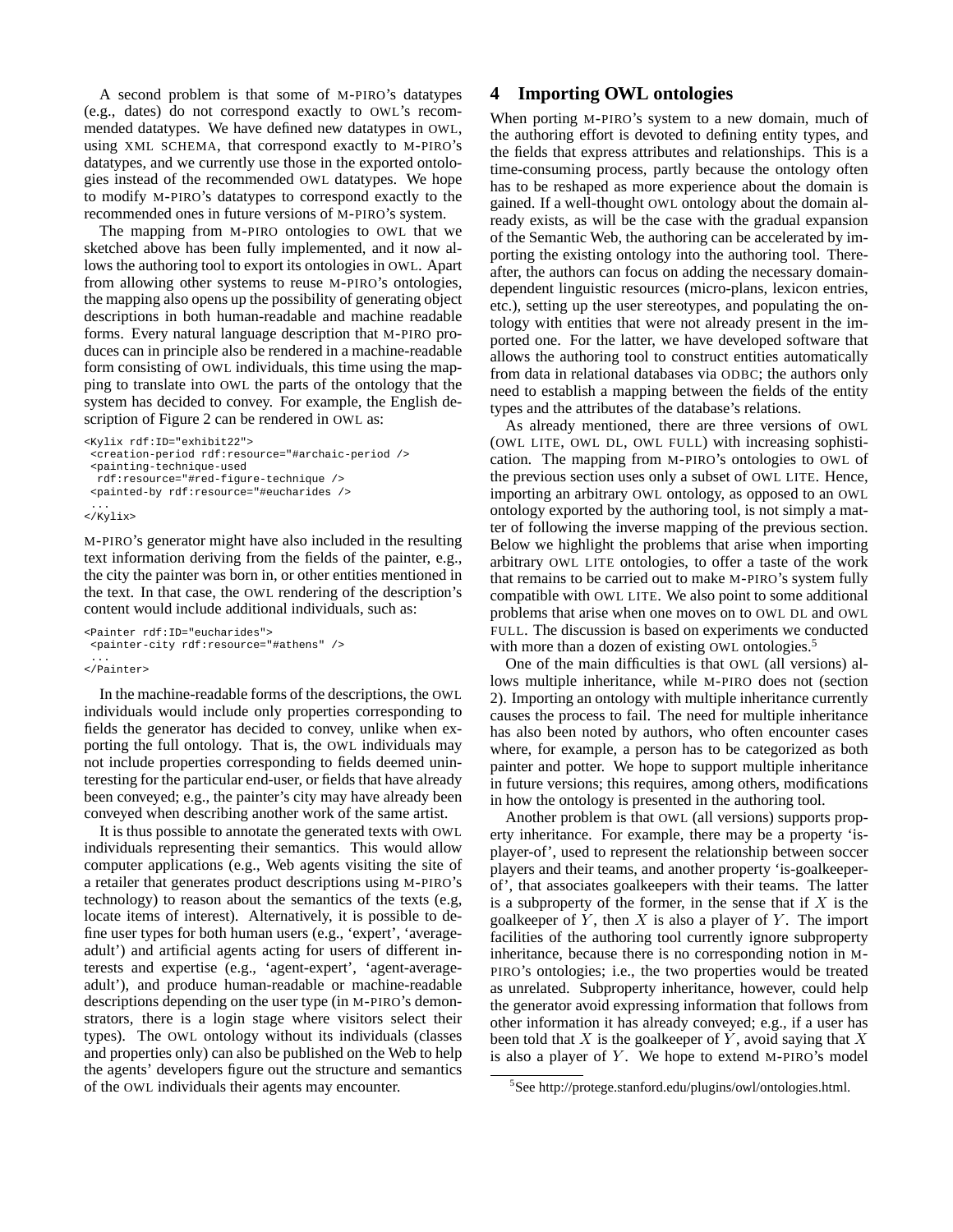with subproperty inheritance in future work.

A further complication is that OWL LITE allows the range of possible values of a property to be the intersection of several classes, while in M-PIRO's model the values of each field must come from a single, named entity type. A possible solution is to create automatically a new entity type in M-PIRO's ontology for each intersection in the OWL ontology, but this leads back to the single inheritance problem, because the intersection has to inherit from all the intersected types. This problem is more acute in OWL DL and OWL FULL, where several set operations (e.g., union, complement) between classes are allowed when specifying the ranges of properties.

In OWL it is also possible to refine a property's range. For example, an ontology may specify that individuals of the class 'product' have a property 'made-by', which associates them with individuals of the class 'manufacturer'; there would be an rdfs:range in the definition of 'product' setting the range of 'made-by' to 'manufacturer'. We may then wish to specify that individuals of 'automobile', a subclass of 'product', accept as values of 'made-by' only individuals of 'automobile-manufacturer', a subclass of 'manufacturer'. There are mechanisms in OWL (all versions) to state this (allValuesFrom tag), but there is no equivalent mechanism in M-PIRO's ontological model. We currently ignore range refinements when importing OWL ontologies, but this has the risk that authors may violate refinements (e.g., when adding individuals), creating ontologies that are no longer compatible with the imported ones.<sup>6</sup> Additional work is needed to support OWL's (all versions) someValuesFrom, which allows stating that in set-valued properties (cf. M-PIRO's 'Many' column) at least one of the elements of each set-value should belong to a particular class. A further mechanism in OWL DL and OWL FULL (hasValue tag) allows specifying that all the individuals of a class have a particular value at some of their properties; e.g., that all wines of class 'burgundy' have 'dry' taste. Such information can be imported into M-PIRO's generic entities (Section 3), though the correspondence is not exact, as generic entities carry default information that may be overridden.

As already pointed out (Section 1), M-PIRO does not allow relationships or attributes to be declared as one-to-one. In contrast, OWL (all versions) provides appropriate facilities, as well as facilities to declare properties (relationships or attributes) as transitive, symmetric, or the inverse of another one. All such declarations are currently ignored when importing OWL ontologies; again, this has the risk that the authors may modify the ontologies in ways that are incompatible with the ignored declarations. An additional problem in OWL FULL is that classes can be used as individuals, allowing the use of relationships to associate classes, as opposed to individuals; this violates M-PIRO's current ontological model.

It should be clear, then, that there are still issues to be resolved in M-PIRO's ontological assumptions to make M-PIRO fully compatible with OWL LITE, and there are additional difficulties with OWL DL and OWL FULL. As discussed above, however, most of the necessary improvements appear to be within reach, at least for OWL LITE. Overall, it appears reasonable to conclude that future versions of NLG systems like M-PIRO's will be able to exploit fully OWL ontologies.

# **5 Towards semantic browsers**

We have so far proposed two ways in which OWL ontologies can be exploited in systems like M-PIRO's: first, the generated texts can be accompanied by OWL specifications of their semantics, with an OWL ontology establishing the semantic vocabulary; and, second, existing OWL ontologies can be imported, to accelerate the authoring. In both cases, the ontologies are linked to domain-dependent language resources (micro-plans, lexicon entries, etc.) and user stereotypes (the interest of each field per user type, etc.), but these additional resources are not parts of the OWL ontologies: when exporting M-PIRO ontologies to OWL, the authoring tool produces additional proprietary XML files that contain the domaindependent language resources and stereotypes; and when importing OWL ontologies developed by others, the additional resources have to be filled in by the authors. We argue below that agreeing upon standards on how the additional resources could be embedded in OWL ontologies would allow NLG systems like M-PIRO to play a central role in the Semantic Web.

Note, first, that it is possible to represent in OWL M-PIRO's domain-dependent linguistic resources and user stereotypes. For example, micro-plans could be treated as individuals of a class 'Microplan' with subclasses 'ClausePlan' and 'Template'. In a similar manner, there would be a class 'Voice' with individuals 'active' and 'passive', and similarly for tenses, genders, supported languages, etc. There would also be a class 'LexiconEntry' with subclasses 'VerbEntry' and 'NounEntry', and individuals corresponding to the entries of the domain-dependent lexicon. (Classes corresponding to language resources could be grouped under a 'LinguisticResource' super-class.) Then, for example, the English microplan of Figure 1 would roughly be represented in OWL as:

```
<ClausePlan rdf:ID="painted-by-mp1-en">
<for-property rdf:resource="#painted-by" />
<for-language rdf:resource="#english" />
<use-verb rdf:resource="#paint-verb" />
 <use-voice rdf:resource="#passive" />
<use-tense rdf:resource="#past" />
<use-preposition>by</use-preposition>
</ClausePlan>
```
Similarly, the English part of the trilingual lexicon entry 'vessel-noun' could roughly be represented in OWL as:

```
<NounEntry rdf:ID="vessel-noun-en">
 <lexicon-entry-id>vessel-noun</lexicon-entry>
 <for-language rdf:resource="#english" />
 <refers-to-class rdf:resource="#vessel" />
 <base-form>vase</base-form />
 <has-gender rdf:resource="#neuter" />
 ...
```
</NounEntry>

One complication is that we need to establish mappings from micro-plans to the properties (fields) they can express, and this requires using property names as values of other properties. This can be seen in the micro-plan above, where we used the property (field) name 'painted-by' as the value of property 'for-property' to signal that the micro-plan can express 'painted-by'. Using property names as values of properties, however, requires OWL FULL. There is a similar problem

<sup>6</sup> ILEX and M-PIRO's core generation engine provide some support for such refinements, but M-PIRO's authoring tool does not.